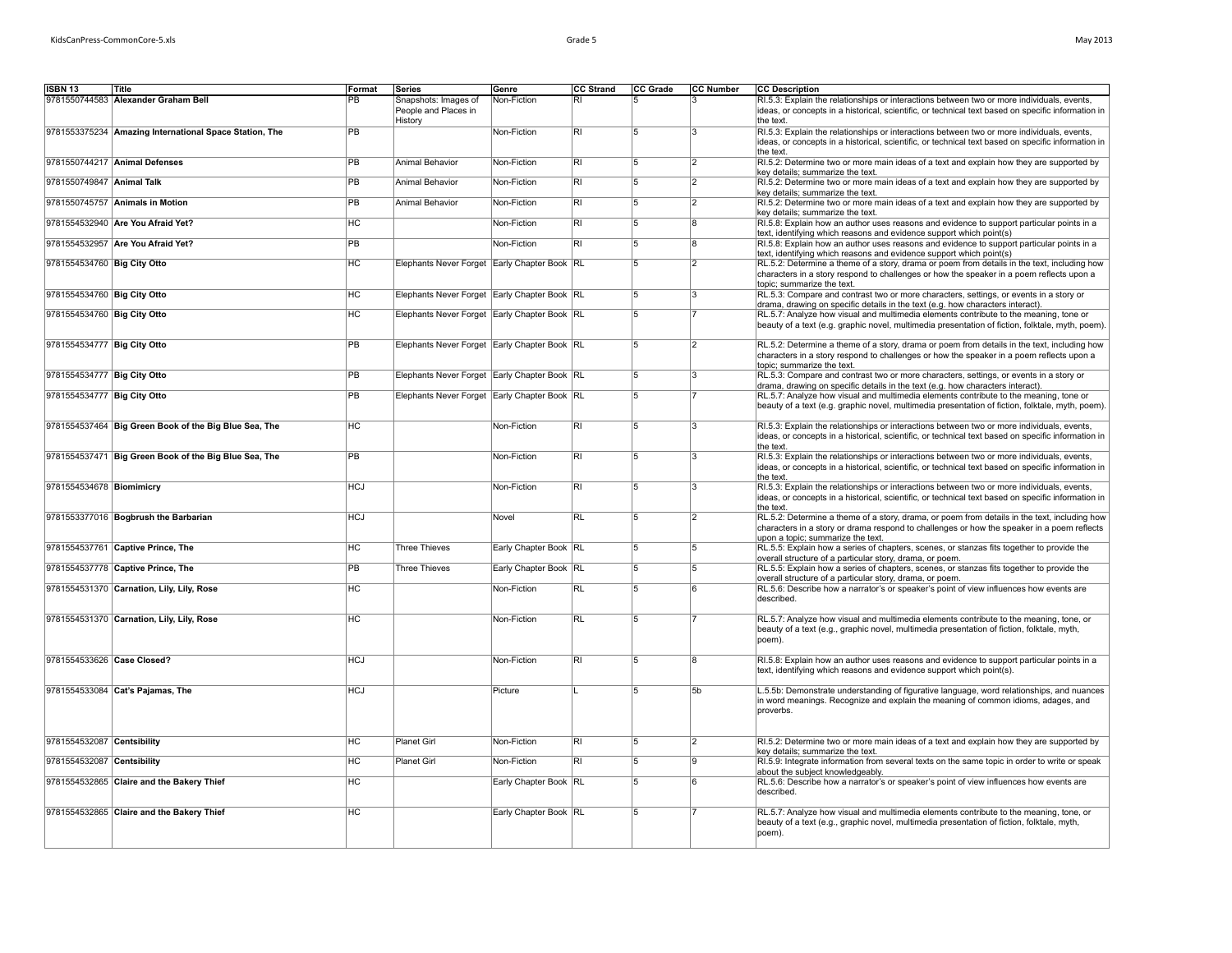| May 2013 |  |
|----------|--|
|----------|--|

| ISBN 13                    | Title                                              | Format          | Series                                                   | Genre                   | CC Strand                | CC Grade       | <b>CC Number</b> | <b>CC Description</b>                                                                                                                                                                                                           |
|----------------------------|----------------------------------------------------|-----------------|----------------------------------------------------------|-------------------------|--------------------------|----------------|------------------|---------------------------------------------------------------------------------------------------------------------------------------------------------------------------------------------------------------------------------|
|                            | 9781554532452 Claire and the Bakery Thief          | PB              |                                                          | Early Chapter Book RL   |                          | 15.            |                  | RL.5.6: Describe how a narrator's or speaker's point of view influences how events are<br>described.                                                                                                                            |
|                            | 9781554532452 Claire and the Bakery Thief          | PB              |                                                          | Early Chapter Book RL   |                          | 5              |                  | RL.5.7: Analyze how visual and multimedia elements contribute to the meaning, tone, or<br>beauty of a text (e.g., graphic novel, multimedia presentation of fiction, folktale, myth,<br>(poem).                                 |
|                            | 9781554533817 Claire and the Water Wish            | HC              |                                                          | Early Chapter Book   RL |                          | 5              | 6                | RL.5.6: Describe how a narrator's or speaker's point of view influences how events are<br>described.                                                                                                                            |
|                            | 9781554533817 Claire and the Water Wish            | <b>HC</b>       |                                                          | Early Chapter Book RL   |                          | 5              |                  | RL.5.7: Analyze how visual and multimedia elements contribute to the meaning, tone, or<br>beauty of a text (e.g., graphic novel, multimedia presentation of fiction, folktale, myth,<br>(poem).                                 |
|                            | 9781554533824 Claire and the Water Wish            | <b>PB</b>       |                                                          | Early Chapter Book   RL |                          | 5              | 6                | RL.5.6: Describe how a narrator's or speaker's point of view influences how events are<br>described.                                                                                                                            |
|                            | 9781554533824 Claire and the Water Wish            | PB              |                                                          | Early Chapter Book RL   |                          | 5              |                  | RL.5.7: Analyze how visual and multimedia elements contribute to the meaning, tone, or<br>beauty of a text (e.g., graphic novel, multimedia presentation of fiction, folktale, myth,<br>poem).                                  |
|                            | 9781554531011 Dirt on Dirt, The                    | HC              |                                                          | Non-Fiction             | $\overline{\mathsf{R}}$  | 5              | 12               | RI.5.2: Determine two or more main ideas of a text and explain how they are supported by<br>key details; summarize the text.                                                                                                    |
|                            | 9781554531028 Dirt on Dirt, The                    | $\overline{PB}$ |                                                          | Non-Fiction             | $\overline{\mathsf{RI}}$ | 15             | 2                | RI.5.2: Determine two or more main ideas of a text and explain how they are supported by<br>key details; summarize the text.                                                                                                    |
|                            | 9781554534180 Dracula Madness                      | HC              | Sam & Friends Mystery, Early Chapter Book RL             |                         |                          | 15             | 12               | RL.5.2: Determine a theme of a story, drama, or poem from details in the text, including how<br>characters in a story or drama respond to challenges or how the speaker in a poem reflects<br>upon a topic; summarize the text. |
|                            | 9781554534180 Dracula Madness                      | HC              | Sam & Friends Mystery, Early Chapter Book RL             |                         |                          | 5              | 5                | RL.5.3: Compare and contrast two or more characters, settings, or events in a story or<br>drama, drawing on specific details in the text (e.g., how characters interact).                                                       |
|                            | 9781553373032 Dracula Madness                      | PB              | Sam & Friends Mystery, Early Chapter Book RL             |                         |                          | 5              | 2                | RL.5.2: Determine a theme of a story, drama, or poem from details in the text, including how<br>characters in a story or drama respond to challenges or how the speaker in a poem reflects<br>upon a topic; summarize the text. |
|                            | 9781553373032 Dracula Madness                      | PB              | Sam & Friends Mystery, Early Chapter Book RL             |                         |                          | 5              | 5                | RL.5.3: Compare and contrast two or more characters, settings, or events in a story or<br>drama, drawing on specific details in the text (e.g., how characters interact).                                                       |
| 9781553377061 Earth Magic  |                                                    | <b>HCJ</b>      |                                                          | Picture                 | <b>RL</b>                | 5              | 2                | RL.5.2: Determine a theme of a story, drama, or poem from details in the text, including how<br>characters in a story or drama respond to challenges or how the speaker in a poem reflects<br>upon a topic; summarize the text. |
| 9781554534302 Evolution    |                                                    | <b>HCJ</b>      |                                                          | Non-Fiction             | $\overline{\mathsf{R}}$  | 5              | 8                | RI.5.8: Explain how an author uses reasons and evidence to support particular points in a<br>text, identifying which reasons and evidence support which point(s).                                                               |
|                            | 9781554531806 Faceless Fiend, The                  | $\overline{PB}$ | Mad Misadventures of<br>Emmaline and<br>Rubberbones, The | Novel                   | RL                       | $\overline{5}$ | ıз               | RL.5.3: Analyze how particular elements of a story or drama interact (e.g., how setting<br>shapes the characters or plot).                                                                                                      |
| 9781553376484 Factory Girl |                                                    | <b>HCJ</b>      |                                                          | Non-Fiction             | RL                       | 15             | ۱ĥ               | RL.5.6: Describe how a narrator's or speaker's point of view influences how events are<br>described.                                                                                                                            |
| 9781553376491 Factory Girl |                                                    | PB              |                                                          | Non-Fiction             | RL                       | 5              |                  | RL.5.6: Describe how a narrator's or speaker's point of view influences how events are<br>described.                                                                                                                            |
| 9781554531332 For Now      |                                                    | PB              |                                                          | Novel                   | $\overline{R}$           | $\overline{5}$ | ۱ĥ               | RL.5.6: Describe how a narrator's or speaker's point of view influences how events are<br>described.                                                                                                                            |
|                            | 9781553373506 Foreign Field, A                     | <b>PB</b>       |                                                          | Novel                   | <b>RL</b>                | 5              |                  | RL.5.2: Determine a theme of a story, drama, or poem from details in the text, including how<br>characters in a story or drama respond to challenges or how the speaker in a poem reflects<br>upon a topic; summarize the text. |
|                            | 9781554537402 Further Adventures of Jack Lime, The | <b>HCJ</b>      |                                                          | Novel                   | $\overline{\text{RL}}$   | 5              | 6                | RL.5.6: Describe how a narrator's or speaker's point of view influences how events are<br>described.                                                                                                                            |
|                            | 9781554533039 Girl in the Know                     | HC              |                                                          | Non-Fiction             | $\overline{\mathsf{R}}$  | 5              | 14               | RI.5.4: Determine the meaning of general academic and domain-specific words and phrases<br>in a text relevant to a grade 5 topic or subject area.                                                                               |
|                            | 9781554530212 Gold Medal for Weird                 | PB              |                                                          | Non-Fiction             | $\overline{\mathsf{R}}$  | 5              | $\overline{2}$   | RI.5.2: Determine two or more main ideas of a text and explain how they are supported by<br>key details; summarize the text.                                                                                                    |
|                            | 9781554530212 Gold Medal for Weird                 | PB              |                                                          | Non-Fiction             | RL                       | 15.            |                  | RL.5.1: Quote accurately from a text when explaining what the text says explicitly and when<br>drawing inferences from the text.                                                                                                |
|                            | 9781554536368 Golden Twine, The                    | HC              | Cat's Cradle                                             | Early Chapter Book   RL |                          | 15             | ۱ĥ               | RL.5.6: Describe how a narrator's or speaker's point of view influences how events are<br>described                                                                                                                             |
|                            | 9781554536368 Golden Twine, The                    | HC              | Cat's Cradle                                             | Early Chapter Book RL   |                          | 5              |                  | RL.5.7: Analyze how visual and multimedia elements contribute to the meaning, tone, or<br>beauty of a text.                                                                                                                     |
|                            | 9781554536375 Golden Twine, The                    | PB              | Cat's Cradle                                             | Early Chapter Book   RL |                          | 5              | 6                | RL.5.6: Describe how a narrator's or speaker's point of view influences how events are<br>described.                                                                                                                            |
|                            | 9781554536375 Golden Twine, The                    | PB              | Cat's Cradle                                             | Early Chapter Book RL   |                          | $\overline{5}$ |                  | RL.5.7: Analyze how visual and multimedia elements contribute to the meaning, tone, or<br>beauty of a text.                                                                                                                     |
|                            | 9781554534883 Good Garden, The                     | <b>HCJ</b>      | CitizenKid                                               | Non-Fiction             | R <sub>1</sub>           | $\overline{5}$ | $\overline{2}$   | RI.5.2: Determine two or more main ideas of a text and explain how they are supported by<br>key details; summarize the text.                                                                                                    |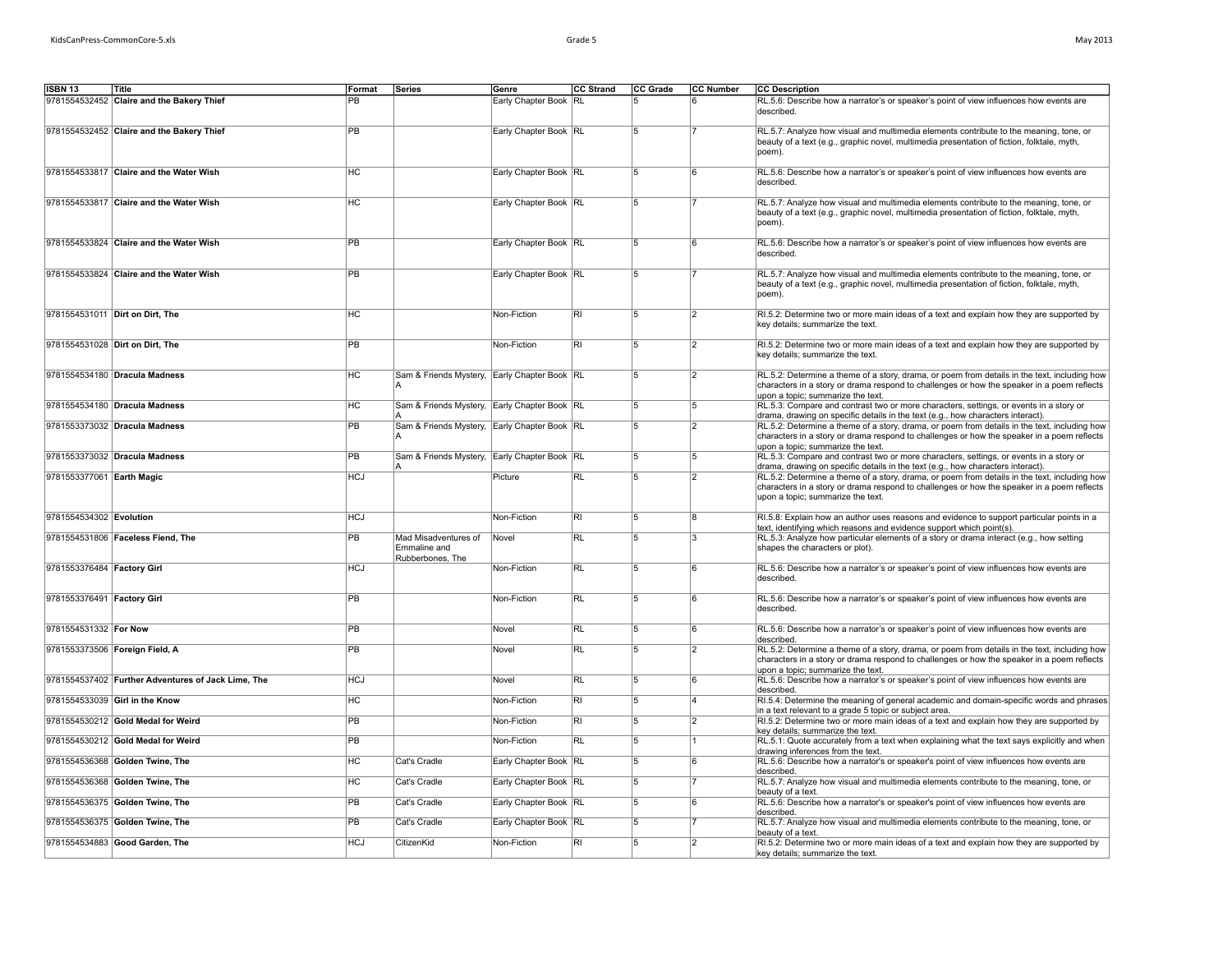| Mav 2013 |
|----------|
|          |

| CC Strand<br>CC Grade<br>CC Number<br><b>CC Description</b><br><b>ISBN 13</b><br>Title<br>Format<br>Series<br>Genre<br>9781554534883 Good Garden, The<br><b>HCJ</b><br>CitizenKid<br>Non-Fiction<br>RL.5.3: Compare and contrast two or more characters, settings, or events in a story or<br><b>RL</b><br>5<br>3<br>drama, drawing on specific details in the text (e.g. how characters interacts).<br>9781554530687 Gravity Buster<br>$\overline{HCJ}$<br>Journals of a Cardboard Early Chapter Book RL<br>RL.5.6: Describe how a narrator's or speaker's point of view influences how events are<br>5<br>ĥ<br>described.<br>Genius<br>9781554530694 Gravity Buster<br>PB<br>Journals of a Cardboard Early Chapter Book RL<br>15<br>R.<br>Genius<br>described.<br>H <sub>C</sub><br>Non-Fiction<br>$\overline{RI}$<br>9781554533107 How to Build Your Own Country<br>CitizenKid<br>5<br>$\overline{2}$<br>key details; summarize the text.<br>H <sub>C</sub><br>$\overline{RI}$<br>9781554533107 How to Build Your Own Country<br>CitizenKid<br>Non-Fiction<br>5<br>4<br>in a text relevant to a grade 5 topic or subject area.<br><b>HCJ</b><br>$\overline{RI}$<br>9781554533442 If America Were a Village<br>CitizenKid<br>Non-Fiction<br>5<br>a<br>about the subject knowledgeably.<br>9781554535958 If the World Were a Village - Second Edition<br><b>HCJ</b><br>CitizenKid<br>Non-Fiction<br>RI<br>5<br>g<br>about the subject knowledgeably.<br>HCJ<br>Early Chapter Book RL<br>9781554535927 Island Horse, The<br>15<br>ĥ.<br>described.<br>9781554530205 Jumbo Book of Space, The<br><b>PB</b><br>Jumbo Books<br>Non-Fiction<br>RI<br>5<br>in a text relevant to a grade 5 topic or subject area.<br>9781553378600 Jurassic Poop<br>HC<br>Non-Fiction<br>RI<br>5<br>8<br>text, identifying which reasons and evidence support which point(s).<br>9781553378679 Jurassic Poop<br><b>PB</b><br><b>RI</b><br>Non-Fiction<br>5<br>8<br>text, identifying which reasons and evidence support which point(s).<br>$\overline{RI}$<br>9781553371281 Kids Book of the Night Sky, The<br>PB<br>Family Fun<br>Non-Fiction<br>5<br>2<br>key details; summarize the text.<br>9781553371281 Kids Book of the Night Sky, The<br>Family Fun<br>Non-Fiction<br>R <sub>1</sub><br>PB<br>3<br>15<br>the text.<br>9781553371281 Kids Book of the Night Sky, The<br><b>PB</b><br>Family Fun<br>Non-Fiction<br>Ri<br>5<br>۱4<br>in a text relevant to a grade 5 topic or subject area.<br>9781553378228 Lake Monster Mix-Up<br>H <sub>C</sub><br>$\overline{5}$<br>Sam & Friends Mystery, Early Chapter Book RL<br>$\overline{2}$ |                                                                                                                                                                                                  |
|------------------------------------------------------------------------------------------------------------------------------------------------------------------------------------------------------------------------------------------------------------------------------------------------------------------------------------------------------------------------------------------------------------------------------------------------------------------------------------------------------------------------------------------------------------------------------------------------------------------------------------------------------------------------------------------------------------------------------------------------------------------------------------------------------------------------------------------------------------------------------------------------------------------------------------------------------------------------------------------------------------------------------------------------------------------------------------------------------------------------------------------------------------------------------------------------------------------------------------------------------------------------------------------------------------------------------------------------------------------------------------------------------------------------------------------------------------------------------------------------------------------------------------------------------------------------------------------------------------------------------------------------------------------------------------------------------------------------------------------------------------------------------------------------------------------------------------------------------------------------------------------------------------------------------------------------------------------------------------------------------------------------------------------------------------------------------------------------------------------------------------------------------------------------------------------------------------------------------------------------------------------------------------------------------------------------------------------------------------------------------------------------------------------------------------------------------------------------------------------------------------------------------------------------------------------------------------------------------------------------|--------------------------------------------------------------------------------------------------------------------------------------------------------------------------------------------------|
|                                                                                                                                                                                                                                                                                                                                                                                                                                                                                                                                                                                                                                                                                                                                                                                                                                                                                                                                                                                                                                                                                                                                                                                                                                                                                                                                                                                                                                                                                                                                                                                                                                                                                                                                                                                                                                                                                                                                                                                                                                                                                                                                                                                                                                                                                                                                                                                                                                                                                                                                                                                                                        |                                                                                                                                                                                                  |
|                                                                                                                                                                                                                                                                                                                                                                                                                                                                                                                                                                                                                                                                                                                                                                                                                                                                                                                                                                                                                                                                                                                                                                                                                                                                                                                                                                                                                                                                                                                                                                                                                                                                                                                                                                                                                                                                                                                                                                                                                                                                                                                                                                                                                                                                                                                                                                                                                                                                                                                                                                                                                        |                                                                                                                                                                                                  |
|                                                                                                                                                                                                                                                                                                                                                                                                                                                                                                                                                                                                                                                                                                                                                                                                                                                                                                                                                                                                                                                                                                                                                                                                                                                                                                                                                                                                                                                                                                                                                                                                                                                                                                                                                                                                                                                                                                                                                                                                                                                                                                                                                                                                                                                                                                                                                                                                                                                                                                                                                                                                                        |                                                                                                                                                                                                  |
|                                                                                                                                                                                                                                                                                                                                                                                                                                                                                                                                                                                                                                                                                                                                                                                                                                                                                                                                                                                                                                                                                                                                                                                                                                                                                                                                                                                                                                                                                                                                                                                                                                                                                                                                                                                                                                                                                                                                                                                                                                                                                                                                                                                                                                                                                                                                                                                                                                                                                                                                                                                                                        | RL.5.6: Describe how a narrator's or speaker's point of view influences how events are                                                                                                           |
|                                                                                                                                                                                                                                                                                                                                                                                                                                                                                                                                                                                                                                                                                                                                                                                                                                                                                                                                                                                                                                                                                                                                                                                                                                                                                                                                                                                                                                                                                                                                                                                                                                                                                                                                                                                                                                                                                                                                                                                                                                                                                                                                                                                                                                                                                                                                                                                                                                                                                                                                                                                                                        | RI.5.2: Determine two or more main ideas of a text and explain how they are supported by                                                                                                         |
|                                                                                                                                                                                                                                                                                                                                                                                                                                                                                                                                                                                                                                                                                                                                                                                                                                                                                                                                                                                                                                                                                                                                                                                                                                                                                                                                                                                                                                                                                                                                                                                                                                                                                                                                                                                                                                                                                                                                                                                                                                                                                                                                                                                                                                                                                                                                                                                                                                                                                                                                                                                                                        | RI.5.4: Determine the meaning of general academic and domain-specific words and phrases                                                                                                          |
|                                                                                                                                                                                                                                                                                                                                                                                                                                                                                                                                                                                                                                                                                                                                                                                                                                                                                                                                                                                                                                                                                                                                                                                                                                                                                                                                                                                                                                                                                                                                                                                                                                                                                                                                                                                                                                                                                                                                                                                                                                                                                                                                                                                                                                                                                                                                                                                                                                                                                                                                                                                                                        | RI.5.9: Integrate information from several texts on the same topic in order to write or speak                                                                                                    |
|                                                                                                                                                                                                                                                                                                                                                                                                                                                                                                                                                                                                                                                                                                                                                                                                                                                                                                                                                                                                                                                                                                                                                                                                                                                                                                                                                                                                                                                                                                                                                                                                                                                                                                                                                                                                                                                                                                                                                                                                                                                                                                                                                                                                                                                                                                                                                                                                                                                                                                                                                                                                                        | RI.5.9: Integrate information from several texts on the same topic in order to write or speak                                                                                                    |
|                                                                                                                                                                                                                                                                                                                                                                                                                                                                                                                                                                                                                                                                                                                                                                                                                                                                                                                                                                                                                                                                                                                                                                                                                                                                                                                                                                                                                                                                                                                                                                                                                                                                                                                                                                                                                                                                                                                                                                                                                                                                                                                                                                                                                                                                                                                                                                                                                                                                                                                                                                                                                        | RL.5.6: Describe how a narrator's or speaker's point of view influences how events are                                                                                                           |
|                                                                                                                                                                                                                                                                                                                                                                                                                                                                                                                                                                                                                                                                                                                                                                                                                                                                                                                                                                                                                                                                                                                                                                                                                                                                                                                                                                                                                                                                                                                                                                                                                                                                                                                                                                                                                                                                                                                                                                                                                                                                                                                                                                                                                                                                                                                                                                                                                                                                                                                                                                                                                        | RI.5.4: Determine the meaning of general academic and domain-specific words and phrases                                                                                                          |
|                                                                                                                                                                                                                                                                                                                                                                                                                                                                                                                                                                                                                                                                                                                                                                                                                                                                                                                                                                                                                                                                                                                                                                                                                                                                                                                                                                                                                                                                                                                                                                                                                                                                                                                                                                                                                                                                                                                                                                                                                                                                                                                                                                                                                                                                                                                                                                                                                                                                                                                                                                                                                        | RI.5.8: Explain how an author uses reasons and evidence to support particular points in a                                                                                                        |
|                                                                                                                                                                                                                                                                                                                                                                                                                                                                                                                                                                                                                                                                                                                                                                                                                                                                                                                                                                                                                                                                                                                                                                                                                                                                                                                                                                                                                                                                                                                                                                                                                                                                                                                                                                                                                                                                                                                                                                                                                                                                                                                                                                                                                                                                                                                                                                                                                                                                                                                                                                                                                        | RI.5.8: Explain how an author uses reasons and evidence to support particular points in a                                                                                                        |
|                                                                                                                                                                                                                                                                                                                                                                                                                                                                                                                                                                                                                                                                                                                                                                                                                                                                                                                                                                                                                                                                                                                                                                                                                                                                                                                                                                                                                                                                                                                                                                                                                                                                                                                                                                                                                                                                                                                                                                                                                                                                                                                                                                                                                                                                                                                                                                                                                                                                                                                                                                                                                        | RI.5.2: Determine two or more main ideas of a text and explain how they are supported by                                                                                                         |
|                                                                                                                                                                                                                                                                                                                                                                                                                                                                                                                                                                                                                                                                                                                                                                                                                                                                                                                                                                                                                                                                                                                                                                                                                                                                                                                                                                                                                                                                                                                                                                                                                                                                                                                                                                                                                                                                                                                                                                                                                                                                                                                                                                                                                                                                                                                                                                                                                                                                                                                                                                                                                        | RI.5.3: Explain the relationships or interactions between two or more individuals, events<br>ideas or concepts in a historical, scientific or technical text based on specific information in    |
|                                                                                                                                                                                                                                                                                                                                                                                                                                                                                                                                                                                                                                                                                                                                                                                                                                                                                                                                                                                                                                                                                                                                                                                                                                                                                                                                                                                                                                                                                                                                                                                                                                                                                                                                                                                                                                                                                                                                                                                                                                                                                                                                                                                                                                                                                                                                                                                                                                                                                                                                                                                                                        | RI.5.4: Determine the meaning of general academic and domain-specific words and phrases                                                                                                          |
| upon a topic; summarize the text.                                                                                                                                                                                                                                                                                                                                                                                                                                                                                                                                                                                                                                                                                                                                                                                                                                                                                                                                                                                                                                                                                                                                                                                                                                                                                                                                                                                                                                                                                                                                                                                                                                                                                                                                                                                                                                                                                                                                                                                                                                                                                                                                                                                                                                                                                                                                                                                                                                                                                                                                                                                      | RL.5.2: Determine a theme of a story, drama, or poem from details in the text, including how<br>characters in a story or drama respond to challenges or how the speaker in a poem reflects       |
| 9781553378228 Lake Monster Mix-Up<br><b>HC</b><br>Sam & Friends Mystery, Early Chapter Book RL<br>15<br>5<br>drama, drawing on specific details in the text (e.g., how characters interact).                                                                                                                                                                                                                                                                                                                                                                                                                                                                                                                                                                                                                                                                                                                                                                                                                                                                                                                                                                                                                                                                                                                                                                                                                                                                                                                                                                                                                                                                                                                                                                                                                                                                                                                                                                                                                                                                                                                                                                                                                                                                                                                                                                                                                                                                                                                                                                                                                           | RL.5.3: Compare and contrast two or more characters, settings, or events in a story or                                                                                                           |
| 9781553373025 Lake Monster Mix-Up<br>PB<br>Sam & Friends Mystery, Early Chapter Book RL<br>15<br>$\overline{2}$<br>upon a topic; summarize the text.                                                                                                                                                                                                                                                                                                                                                                                                                                                                                                                                                                                                                                                                                                                                                                                                                                                                                                                                                                                                                                                                                                                                                                                                                                                                                                                                                                                                                                                                                                                                                                                                                                                                                                                                                                                                                                                                                                                                                                                                                                                                                                                                                                                                                                                                                                                                                                                                                                                                   | RL.5.2: Determine a theme of a story, drama, or poem from details in the text, including how<br>characters in a story or drama respond to challenges or how the speaker in a poem reflects       |
| PB<br>Sam & Friends Mystery, Early Chapter Book RL<br>9781553373025 Lake Monster Mix-Up<br>5<br>5<br>drama, drawing on specific details in the text (e.g., how characters interact).                                                                                                                                                                                                                                                                                                                                                                                                                                                                                                                                                                                                                                                                                                                                                                                                                                                                                                                                                                                                                                                                                                                                                                                                                                                                                                                                                                                                                                                                                                                                                                                                                                                                                                                                                                                                                                                                                                                                                                                                                                                                                                                                                                                                                                                                                                                                                                                                                                   | RL.5.3: Compare and contrast two or more characters, settings, or events in a story or                                                                                                           |
| 9781550745092 Last Safe House, The<br>PB<br>Non-Fiction<br><b>RL</b><br>$\overline{2}$<br>5                                                                                                                                                                                                                                                                                                                                                                                                                                                                                                                                                                                                                                                                                                                                                                                                                                                                                                                                                                                                                                                                                                                                                                                                                                                                                                                                                                                                                                                                                                                                                                                                                                                                                                                                                                                                                                                                                                                                                                                                                                                                                                                                                                                                                                                                                                                                                                                                                                                                                                                            | RL.5.2: Determine a theme of a story, drama, or poem from details in the text, including how<br>characters in a story or drama respond to challenges or how the speaker in a poem reflects       |
| upon a topic; summarize the text.<br>9781550745092 Last Safe House. The<br><b>PB</b><br>Non-Fiction<br>R <sub>L</sub><br>5<br>l3                                                                                                                                                                                                                                                                                                                                                                                                                                                                                                                                                                                                                                                                                                                                                                                                                                                                                                                                                                                                                                                                                                                                                                                                                                                                                                                                                                                                                                                                                                                                                                                                                                                                                                                                                                                                                                                                                                                                                                                                                                                                                                                                                                                                                                                                                                                                                                                                                                                                                       | RL.5.3: Compare and contrast two or more characters, setttings, or events in a story or                                                                                                          |
| drama, drawing on specific details in the text (e.g., how characters interact).<br>RL<br>9781554534388 Lila and Ecco's Do-It-Yourself Comics Club<br>НC<br>Non-Fiction<br>5                                                                                                                                                                                                                                                                                                                                                                                                                                                                                                                                                                                                                                                                                                                                                                                                                                                                                                                                                                                                                                                                                                                                                                                                                                                                                                                                                                                                                                                                                                                                                                                                                                                                                                                                                                                                                                                                                                                                                                                                                                                                                                                                                                                                                                                                                                                                                                                                                                            | RL.5.7: Analyze how visual and multimedia elements contribute to the meaning, tone, or                                                                                                           |
|                                                                                                                                                                                                                                                                                                                                                                                                                                                                                                                                                                                                                                                                                                                                                                                                                                                                                                                                                                                                                                                                                                                                                                                                                                                                                                                                                                                                                                                                                                                                                                                                                                                                                                                                                                                                                                                                                                                                                                                                                                                                                                                                                                                                                                                                                                                                                                                                                                                                                                                                                                                                                        | beauty of a text (e.g. graphic novel, multimedia presentation of fiction, folktale, myth, poem).                                                                                                 |
| 9781554534395 Lila and Ecco's Do-It-Yourself Comics Club<br><b>PB</b><br>Non-Fiction<br><b>RL</b><br>15                                                                                                                                                                                                                                                                                                                                                                                                                                                                                                                                                                                                                                                                                                                                                                                                                                                                                                                                                                                                                                                                                                                                                                                                                                                                                                                                                                                                                                                                                                                                                                                                                                                                                                                                                                                                                                                                                                                                                                                                                                                                                                                                                                                                                                                                                                                                                                                                                                                                                                                | RL.5.7: Analyze how visual and multimedia elements contribute to the meaning, tone, or<br>beauty of a text (e.g. graphic novel, multimedia presentation of fiction, folktale, myth, poem).       |
| $\overline{HC}$<br>9781550744873 Lucy Maud Montgomery<br>Snapshots: Images of<br>Non-Fiction<br>RI<br>5<br>3<br>People and Places in<br>History<br>the text.                                                                                                                                                                                                                                                                                                                                                                                                                                                                                                                                                                                                                                                                                                                                                                                                                                                                                                                                                                                                                                                                                                                                                                                                                                                                                                                                                                                                                                                                                                                                                                                                                                                                                                                                                                                                                                                                                                                                                                                                                                                                                                                                                                                                                                                                                                                                                                                                                                                           | RI.5.3: Explain the relationships or interactions between two or more individuals, events,<br>ideas, or concepts in a historical, scientific, or technical text based on specific information in |
| Future According to Luz, Early Chapter Book RL<br>9781554537624 Luz Makes a Splash<br><b>HC</b><br>5<br>2<br>The<br>upon a topic; summarize the text.                                                                                                                                                                                                                                                                                                                                                                                                                                                                                                                                                                                                                                                                                                                                                                                                                                                                                                                                                                                                                                                                                                                                                                                                                                                                                                                                                                                                                                                                                                                                                                                                                                                                                                                                                                                                                                                                                                                                                                                                                                                                                                                                                                                                                                                                                                                                                                                                                                                                  | RL.5.2: Determine a theme of a story, drama, or poem from details in the text, including how<br>characters in a story or drama respond to challenges or how the speaker in a poem reflects       |
| 9781554537693 Luz Makes a Splash<br>$\overline{PB}$<br>Future According to Luz, Early Chapter Book RL<br>15<br>2<br>The<br>upon a topic; summarize the text.                                                                                                                                                                                                                                                                                                                                                                                                                                                                                                                                                                                                                                                                                                                                                                                                                                                                                                                                                                                                                                                                                                                                                                                                                                                                                                                                                                                                                                                                                                                                                                                                                                                                                                                                                                                                                                                                                                                                                                                                                                                                                                                                                                                                                                                                                                                                                                                                                                                           | RL.5.2: Determine a theme of a story, drama, or poem from details in the text, including how<br>characters in a story or drama respond to challenges or how the speaker in a poem reflects       |
| H <sub>C</sub><br>Future According to Luz, Early Chapter Book RL<br>9781554535811 Luz Sees the Light<br>15<br>2<br>The<br>upon a topic; summarize the text.                                                                                                                                                                                                                                                                                                                                                                                                                                                                                                                                                                                                                                                                                                                                                                                                                                                                                                                                                                                                                                                                                                                                                                                                                                                                                                                                                                                                                                                                                                                                                                                                                                                                                                                                                                                                                                                                                                                                                                                                                                                                                                                                                                                                                                                                                                                                                                                                                                                            | RL.5.2: Determine a theme of a story, drama, or poem from details in the text, including how<br>characters in a story or drama respond to challenges or how the speaker in a poem reflects       |
| 9781554537662 Luz Sees the Light<br>PB<br>Future According to Luz, Early Chapter Book RL<br>$\overline{2}$<br>5<br>The<br>upon a topic: summarize the text.                                                                                                                                                                                                                                                                                                                                                                                                                                                                                                                                                                                                                                                                                                                                                                                                                                                                                                                                                                                                                                                                                                                                                                                                                                                                                                                                                                                                                                                                                                                                                                                                                                                                                                                                                                                                                                                                                                                                                                                                                                                                                                                                                                                                                                                                                                                                                                                                                                                            | RL.5.2: Determine a theme of a story, drama, or poem from details in the text, including how<br>characters in a story or drama respond to challenges or how the speaker in a poem reflects       |
| 9781554538232 Margaret and the Moth Tree<br><b>HCJ</b><br>Early Chapter Book RL<br>15<br>15<br>figurative language such as metaphors and similes.                                                                                                                                                                                                                                                                                                                                                                                                                                                                                                                                                                                                                                                                                                                                                                                                                                                                                                                                                                                                                                                                                                                                                                                                                                                                                                                                                                                                                                                                                                                                                                                                                                                                                                                                                                                                                                                                                                                                                                                                                                                                                                                                                                                                                                                                                                                                                                                                                                                                      | RL.5.4: Determine the meaning of words and phrases as they are used in a text, including                                                                                                         |
| 9781554538232 Margaret and the Moth Tree<br><b>HCJ</b><br>Early Chapter Book RL<br>15<br>6<br>described.                                                                                                                                                                                                                                                                                                                                                                                                                                                                                                                                                                                                                                                                                                                                                                                                                                                                                                                                                                                                                                                                                                                                                                                                                                                                                                                                                                                                                                                                                                                                                                                                                                                                                                                                                                                                                                                                                                                                                                                                                                                                                                                                                                                                                                                                                                                                                                                                                                                                                                               | RL.5.6: Describe how a narrator's or speaker's point of view influences how events are                                                                                                           |
| 9781553375715 Marie Curie<br>PB<br>Snapshots: Images of<br>Non-Fiction<br><b>RI</b><br>5<br>3<br>People and Places in<br>ideas, or concepts in a historical, scientific, or technical text based on specific information in<br>History<br>the text.                                                                                                                                                                                                                                                                                                                                                                                                                                                                                                                                                                                                                                                                                                                                                                                                                                                                                                                                                                                                                                                                                                                                                                                                                                                                                                                                                                                                                                                                                                                                                                                                                                                                                                                                                                                                                                                                                                                                                                                                                                                                                                                                                                                                                                                                                                                                                                    | RI.5.3: Explain the relationships or interactions between two or more individuals, events,                                                                                                       |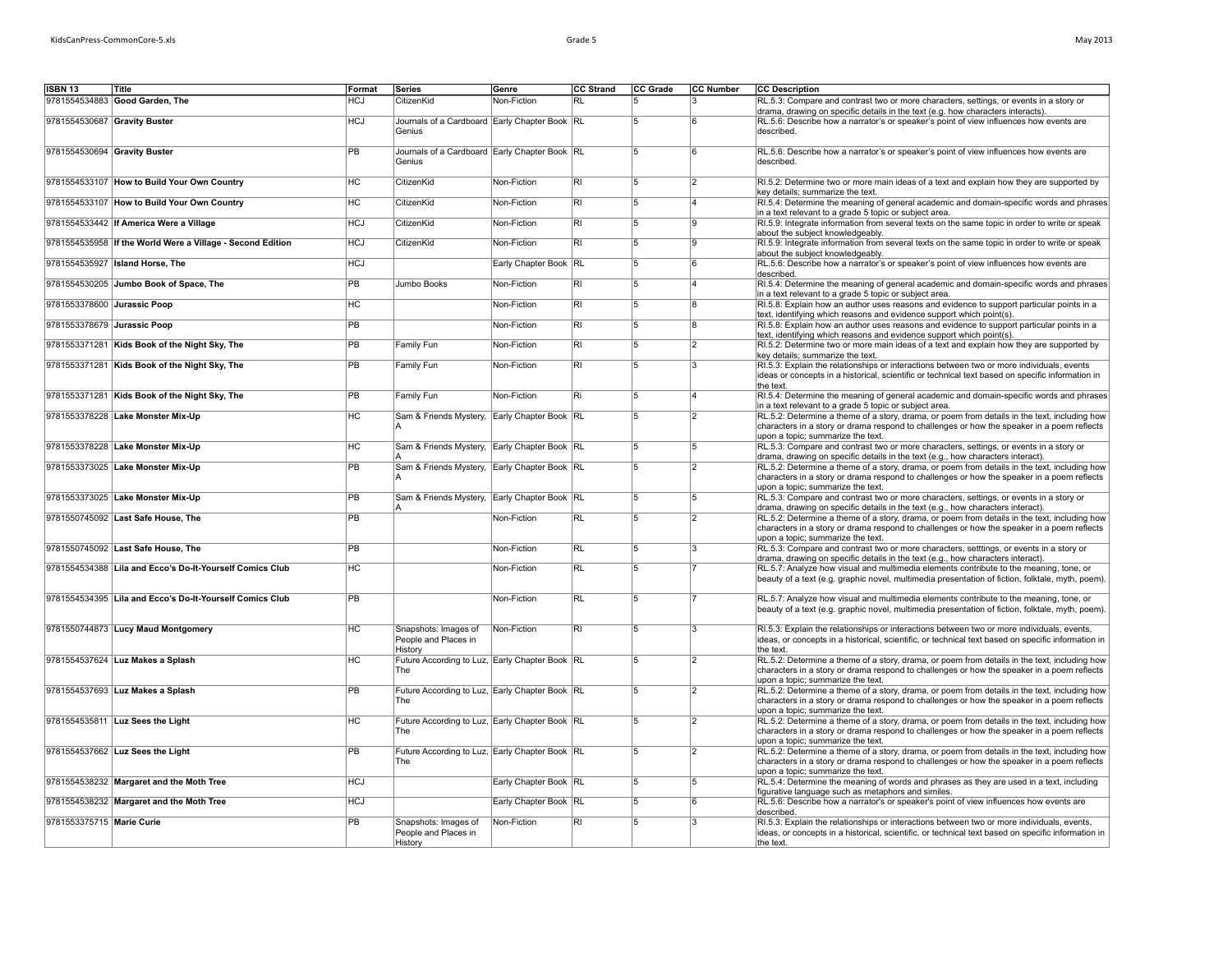| May 2013 |  |  |
|----------|--|--|
|----------|--|--|

| <b>ISBN 13</b>         | Title                                     | Format          | Series                                       | Genre                 | <b>CC Strand</b> | CC Grade       | CC Number      | <b>CC Description</b>                                                                                                                                                                                                           |
|------------------------|-------------------------------------------|-----------------|----------------------------------------------|-----------------------|------------------|----------------|----------------|---------------------------------------------------------------------------------------------------------------------------------------------------------------------------------------------------------------------------------|
|                        | 9781554533589 Midnight Curse, The         | HCJ             |                                              | Novel                 | $\overline{RL}$  |                | $\mathsf{r}$   |                                                                                                                                                                                                                                 |
|                        |                                           |                 |                                              |                       |                  |                |                | RL.5.2: Determine a theme of a story, drama, or poem from details in the text, including how<br>characters in a story respond to challenges or how the speaker in a poem reflects upon a<br>topic; summarize the text.          |
|                        | 9781554533589 Midnight Curse, The         | <b>HCJ</b>      |                                              | Novel                 | RL               | 5              | $\overline{3}$ | RL.5.3: Compare and contrast two or more characters, settings, or events in a story or<br>drama, drawing on specific details in the text (e.g., how characters interact).                                                       |
|                        | 9781554533589 Midnight Curse, The         | <b>HCJ</b>      |                                              | Novel                 | <b>RL</b>        | 5              | 6              | RL.5.6: Describe how a narrator's or speaker's point of view influences how events are<br>described.                                                                                                                            |
|                        | 9781554533596 Midnight Curse, The         | $\overline{PB}$ |                                              | Novel                 | $\overline{RL}$  | $\overline{5}$ | $\overline{2}$ | RL.5.2: Determine a theme of a story, drama, or poem from details in the text, including how<br>characters in a story respond to challenges or how the speaker in a poem reflects upon a<br>topic; summarize the text.          |
|                        | 9781554533596 Midnight Curse, The         | <b>PB</b>       |                                              | Novel                 | R <sub>L</sub>   | 15             | $ _{3}$        | RL.5.3: Compare and contrast two or more characters, settings, or events in a story or<br>drama, drawing on specific details in the text (e.g., how characters interact).                                                       |
|                        | 9781554533596 Midnight Curse, The         | $\overline{PB}$ |                                              | Novel                 | <b>RL</b>        | 5              | ۱ĥ             | RL.5.6: Describe how a narrator's or speaker's point of view influences how events are<br>described.                                                                                                                            |
|                        | 9781553374626 Monkey Business             | <b>HCJ</b>      |                                              | Picture               | <b>RL</b>        | 15             | l4             | RL.5.4: Determine the meaning of words and phrases as they are used in a text, including<br>figurative language such as metaphors and similes.                                                                                  |
|                        | 9781554532285 Monkey Business             | PBwf            |                                              | Picture               | <b>RL</b>        | 5              | 4              | RL.5.4: Determine the meaning of words and phrases as they are used in a text, including<br>figurative language such as metaphors and similes.                                                                                  |
|                        | 9781554534708 Mummy Mayhem                | нc              | Sam & Friends Mystery, Early Chapter Book RL |                       |                  | 5              | 2              | RL.5.2: Determine a theme of a story, drama, or poem from details in the text, including how<br>characters in a story or drama respond to challenges or how the speaker in a poem reflects<br>upon a topic; summarize the text. |
|                        | 9781554534708 Mummy Mayhem                | $\overline{HC}$ | Sam & Friends Mystery, Early Chapter Book RL |                       |                  | 5              | 5              | RL.5.3Compare and contrast two or more characters,<br>settings, or events in a story or drama, drawing<br>on specific details in the text (e.g., how<br>characters interact).                                                   |
|                        | 9781554534715 Mummy Mayhem                | $\overline{PB}$ | Sam & Friends Mystery, Early Chapter Book RL |                       |                  | 5              | $\overline{2}$ | RL.5.2: Determine a theme of a story, drama, or poem from details in the text, including how<br>characters in a story or drama respond to challenges or how the speaker in a poem reflects<br>upon a topic; summarize the text. |
|                        | 9781554534715 Mummy Mayhem                | $\overline{PB}$ | Sam & Friends Mystery, Early Chapter Book RL |                       |                  | 5              | 5              | RL.5.3Compare and contrast two or more characters,<br>settings, or events in a story or drama, drawing<br>on specific details in the text (e.g., how<br>characters interact).                                                   |
|                        | 9781554531776 No Girls Allowed            | <b>HC</b>       |                                              | Non-Fiction           | <b>RL</b>        | 15             |                | RL.5.7: Analyze how visual and multimedia elements contribute to the meaning, tone, or<br>beauty of a text (e.g., graphic novel, multimedia presentation of fiction, folktale, myth,<br>poem).                                  |
|                        | 9781554531783 No Girls Allowed            | PB              |                                              | Non-Fiction           | $\overline{RL}$  | 5              |                | RL.5.7: Analyze how visual and multimedia elements contribute to the meaning, tone, or<br>beauty of a text (e.g., graphic novel, multimedia presentation of fiction, folktale, myth,<br>poem).                                  |
| 9781554530281 One Hen  |                                           | <b>HCJ</b>      | CitizenKid                                   | Non-Fiction           | $\overline{R}$   | 5              | $ 2\rangle$    | RI.5.2: Determine two or more main ideas of a text and explain how they are supported by<br>key details; summarize the text.                                                                                                    |
| 9781554530281 One Hen  |                                           | <b>HCJ</b>      | CitizenKid                                   | Non-Fiction           | Ri               | 5              | 14             | RI.5.4: Determine the meaning of general academic and domain-specific words and phrases<br>in a text relevant to a grade 5 topic or subject area.                                                                               |
| 9781553379546 One Well |                                           | <b>HCJ</b>      | CitizenKid                                   | Non-Fiction           | $\overline{R}$   | 5              | $\vert$ 2      | RI.5.2: Determine two or more main ideas of a text and explain how they are supported by<br>key details; summarize the text.                                                                                                    |
| 9781553379546 One Well |                                           | <b>HCJ</b>      | CitizenKid                                   | Non-Fiction           | $\overline{R}$   | 5              | 9              | RI.5.9: Integrate information from several texts on the same topic in order to write or speak<br>about the subject knowledgeably.                                                                                               |
| 9781554534746 Ortega   |                                           | <b>HCJ</b>      |                                              | Novel                 | <b>RL</b>        | $\overline{5}$ | $\overline{2}$ | RL.5.2: Determine a theme of a story, drama, or poem from details in the text, including how<br>characters in a story or drama respond to challenges or how the speaker in a poem reflects<br>upon a topic; summarize the text. |
|                        | 9781554531974 Out of This World           | $\overline{HC}$ |                                              | Non-Fiction           | $\overline{RI}$  | 15             | 8              | RI.5.8: Explain how an author uses reasons and evidence to support particular points in a<br>text, identifying which reasons and evidence support which point(s).                                                               |
|                        | 9781554531981 Out of This World           | <b>PB</b>       |                                              | Non-Fiction           | $\overline{R}$   | 5              | 8              | RI.5.8: Explain how an author uses reasons and evidence to support particular points in a<br>text, identifying which reasons and evidence support which point(s).                                                               |
| 9781550743951 Plants   |                                           | $\overline{PB}$ | Starting with Science                        | Non-Fiction           | $\overline{R}$   | 5              | 15             | RI.5.5: Compare and contrast the overall structure (e.g., chronology, comparison,<br>cause/effect, problem/solution) of events, ideas, concepts, or information in two or more<br>texts.                                        |
|                        | 9781554533190 Recipe for Disaster         | <b>HCJ</b>      |                                              | Novel                 | $\overline{RL}$  | 5              | $\overline{2}$ | RL.5.2: Determine a theme of a story, drama, or poem from details in the text, including how<br>characters in a story or drama respond to challenges or how the speaker in a poem reflects<br>upon a topic: summarize the text. |
|                        | 9781554533206 Recipe for Disaster         | $\overline{PB}$ |                                              | Novel                 | RL               | 5              | $\overline{2}$ | RL.5.2: Determine a theme of a story, drama, or poem from details in the text, including how<br>characters in a story or drama respond to challenges or how the speaker in a poem reflects<br>upon a topic; summarize the text. |
| 9781554532032 Robots   |                                           | $\overline{HC}$ |                                              | Non-Fiction           | $\overline{RI}$  | 15             | $\overline{2}$ | RI.5.2: Determine two or more main ideas of a text and explain how they are supported by<br>key details; summarize the text.                                                                                                    |
| 9781554532049 Robots   |                                           | $\overline{PB}$ |                                              | Non-Fiction           | $\overline{RI}$  | $\overline{5}$ | $\overline{2}$ | RI.5.2: Determine two or more main ideas of a text and explain how they are supported by<br>key details; summarize the text.                                                                                                    |
|                        | 9781550741131 Science Book for Girls, The | $\overline{PB}$ | <b>Books for Girls</b>                       | Non-Fiction           | <b>OA</b>        | 5              |                | OA.5.1: Use parentheses, brackets, or braces in numerical expressions, and evaluate<br>expressions with these symbols.                                                                                                          |
|                        | 9781553379959 Science Detectives          | <b>PB</b>       |                                              | Non-Fiction           | $\overline{RI}$  | 5              | 8              | RI.5.8: Explain how an author uses reasons and evidence to support particular points in a<br>text, identifying which reasons and evidence support which point(s).                                                               |
|                        | 9781554534166 Sign of the Black Rock, The | НC              | <b>Three Thieves</b>                         | Early Chapter Book RL |                  | 5              | $\overline{5}$ | RL.5.5: Explain how a series of chapters, scenes, or stanzas fits together to provide the<br>overall structure of a particular story, drama, or poem.                                                                           |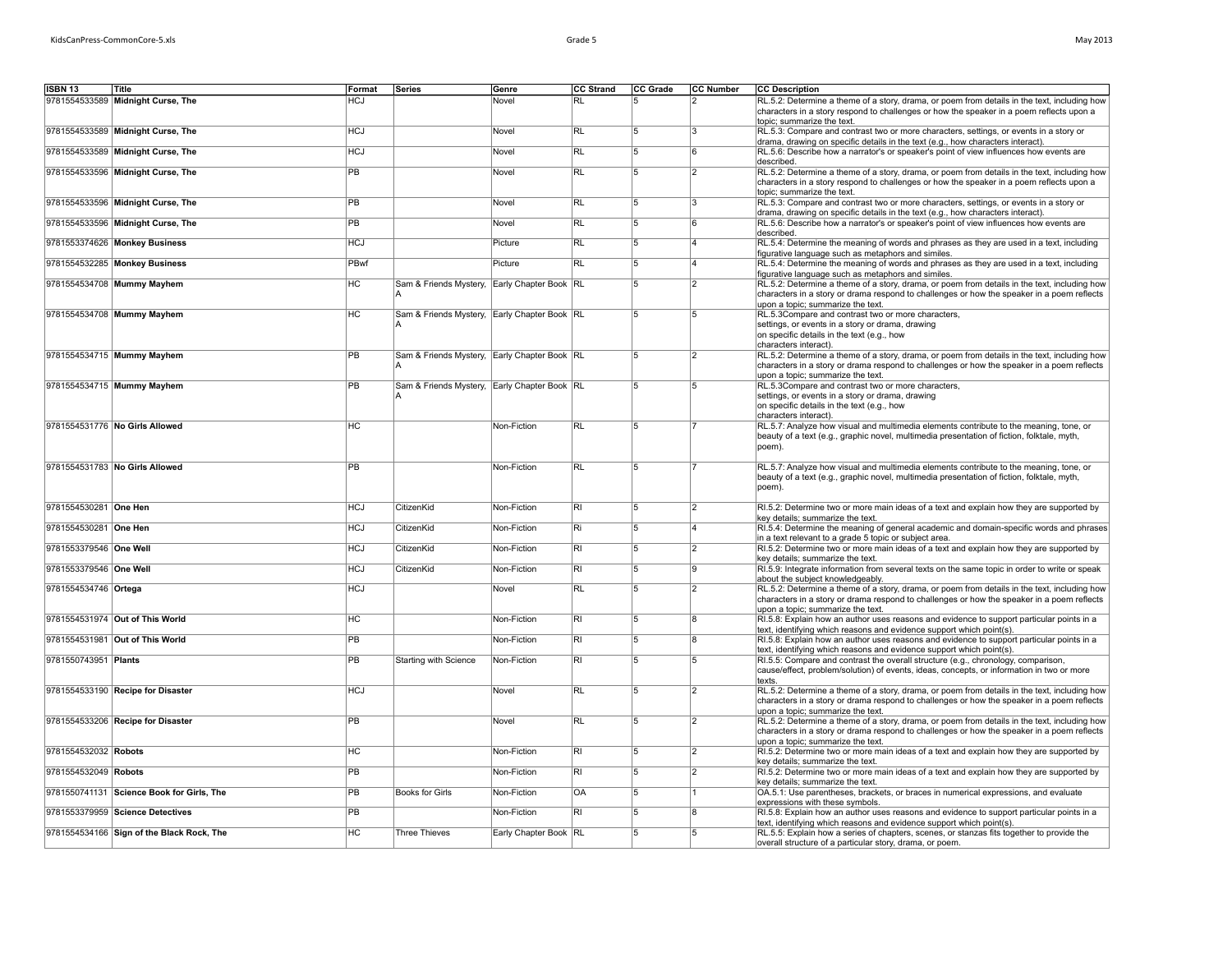|  | May 2013 |
|--|----------|
|--|----------|

| ISBN 13                     | Title                                              | Format          | <b>Series</b>                        | Genre                 | <b>CC Strand</b>        | CC Grade       | CC Number      | <b>CC Description</b>                                                                                                                                                                                                           |
|-----------------------------|----------------------------------------------------|-----------------|--------------------------------------|-----------------------|-------------------------|----------------|----------------|---------------------------------------------------------------------------------------------------------------------------------------------------------------------------------------------------------------------------------|
|                             | 9781554534173 Sign of the Black Rock, The          | PB              | <b>Three Thieves</b>                 | Early Chapter Book RL |                         | 15             |                | RL.5.5: Explain how a series of chapters, scenes, or stanzas fits together to provide the                                                                                                                                       |
|                             |                                                    |                 |                                      |                       |                         |                |                | overall structure of a particular story, drama, or poem.                                                                                                                                                                        |
| 9781554533688 Space Tourism |                                                    | HCl             | Machines of the Future               | Non-Fiction           | $\overline{RI}$         | 5              | $\overline{2}$ | RI.5.2: Determine two or more main ideas if a text and explain how they are supported by<br>key details; summarize the text.                                                                                                    |
| 9781554533688 Space Tourism |                                                    | HCl             | Machines of the Future               | Non-Fiction           | $\overline{RI}$         | 15             | R              | RI.5.8: Explain how an author uses reasons and evidence to support particular points in a<br>text, identifying which reasons and evidence support which point(s).                                                               |
|                             | 9781550746532 Starting with Nature Bug Book        | $\overline{PB}$ | Starting with Nature                 | Non-Fiction           | R <sub>l</sub>          | 15             | 15             | RI.5.5: Compare and contrast the overall structure (e.g., chronology, comparison,                                                                                                                                               |
|                             |                                                    |                 |                                      |                       |                         |                |                | cause/effect, problem/solution) of events, ideas, concepts, or information in two or more<br>texts.                                                                                                                             |
|                             | 9781553378839 Strictest School in the World, The   | $\overline{PB}$ | Mad Misadventures of<br>Emmaline and | Novel                 | RL                      | 15             | 6              | RL.5.6: Describe how a narrator's or speaker's point of view influences how events are<br>described.                                                                                                                            |
|                             |                                                    |                 | Rubberbones, The                     |                       |                         |                |                |                                                                                                                                                                                                                                 |
|                             | 9781554537518 That One Spooky Night                | $\overline{HC}$ |                                      | Early Chapter Book RL |                         | $\overline{5}$ |                | RL.5.7: Analyze how visual and multimedia elements contribute to the meaning, tone, or<br>beauty of a text (e.g. graphic novel, multimedia presentation or fiction, folktale, myth, poem).                                      |
|                             | 9781554537525 That One Spooky Night                | $\overline{PB}$ |                                      | Early Chapter Book RL |                         | 15             |                | RL.5.7: Analyze how visual and multimedia elements contribute to the meaning, tone, or<br>beauty of a text (e.g. graphic novel, multimedia presentation or fiction, folktale, myth, poem).                                      |
| 9781554534234 Think Again   |                                                    | <b>HCJ</b>      |                                      | Picture               | $\overline{RL}$         | $\overline{5}$ | 5              | RL.5.5: Explain how a series of chapters, scenes, or stanzas fits together to provide the                                                                                                                                       |
|                             | 9781554534661 This Child, Every Child              | <b>HCJ</b>      | CitizenKid                           | Non-Fiction           | $\overline{\mathsf{R}}$ | 5              | $\overline{2}$ | overall structure of a particular story, drama, or poem.<br>RI.5.2: Determine two or more main ideas of a text and explain how they are supported by                                                                            |
|                             | 9781554534661 This Child, Every Child              | <b>HCJ</b>      | CitizenKid                           | Non-Fiction           | $\overline{R}$          | $\overline{5}$ | ١g             | key details; summarize the text.                                                                                                                                                                                                |
|                             |                                                    |                 |                                      |                       |                         |                |                | RI.5.9: Integrate information from several texts on the same topic in order to write or speak<br>about the subject knowledgeably.                                                                                               |
| 9781554535699 Totally Human |                                                    | нc              |                                      | Non-Fiction           | RI                      | 15             | 12             | RI.5.2: Determine two or more main ideas of a text and explain how they are supported by                                                                                                                                        |
| 9781554535699 Totally Human |                                                    | НC              |                                      | Non-Fiction           | RI                      | 15             | 8              | key details; summarize the text.                                                                                                                                                                                                |
|                             |                                                    |                 |                                      |                       |                         |                |                | RI.5.8: Explain how an author uses reasons and evidence to support particular points in a<br>text, identifying which reasons and evidence support which points(s).                                                              |
|                             | 9781554534142 Tower of Treasure                    | НC              | <b>Three Thieves</b>                 | Early Chapter Book RL |                         | 15             | 15             | RL.5.5: Explain how a series of chapters, scenes, or stanzas fits together to provide the<br>overall structure of a particular story, drama, or poem.                                                                           |
|                             | 9781554534159 Tower of Treasure                    | $\overline{PB}$ | <b>Three Thieves</b>                 | Early Chapter Book RL |                         | 5              | 5              | RL.5.5: Explain how a series of chapters, scenes, or stanzas fits together to provide the<br>overall structure of a particular story, drama, or poem.                                                                           |
| 9781553371793 Transformed   |                                                    | HCJ             |                                      | Non-Fiction           | RI                      | 5              |                | RI.5.4: Determine the meaning of general academic and domain-specific words and phrases<br>in a text relevant to a grade 5 topic or subject area.                                                                               |
| 9781553371793 Transformed   |                                                    | HCJ             |                                      | Non-Fiction           | $\overline{R}$          | $\overline{5}$ | R              | RI.5.8: Explain how an author uses reasons and evidence to support particular points in a<br>text, identifying which reasons and evidence support which point(s).                                                               |
| 9781554532445 Transformed   |                                                    | PBwf            |                                      | Non-Fiction           | $\overline{R}$          | 15             | $\lambda$      | RI.5.4: Determine the meaning of general academic and domain-specific words and phrases                                                                                                                                         |
| 9781554532445 Transformed   |                                                    | PBwf            |                                      | Non-Fiction           | $\overline{R}$          | 5              | l8             | in a text relevant to a grade 5 topic or subject area.<br>RI.5.8: Explain how an author uses reasons and evidence to support particular points in a                                                                             |
|                             | 9781553377214 Treasure at Sea for Dragon and Me, A | HCJ             |                                      | Picture               | <b>RL</b>               | 15             | 15             | text, identifying which reasons and evidence support which point(s).<br>RL.5.5: Explain how a series of chapters, scenes, or stanzas fits together to provide the                                                               |
|                             | 9781553378808 Treasure at Sea for Dragon and Me, A | <b>PB</b>       |                                      | Picture               | <b>RL</b>               | 15             |                | overall structure of a particular story, drama, or poem.<br>RL.5.5: Explain how a series of chapters, scenes, or stanzas fits together to provide the                                                                           |
|                             |                                                    |                 |                                      |                       |                         |                |                | overall structure of a particular story, drama, or poem.                                                                                                                                                                        |
| 9781553376699 Tree of Life  |                                                    | HCJ             | CitizenKid                           | Non-Fiction           | $\overline{RI}$         | $\overline{5}$ | $\overline{2}$ | RI.5.2: Determine two or more main ideas of a text and explain how they are supported by<br>key details; summarize the text.                                                                                                    |
| 9781553376699 Tree of Life  |                                                    | <b>HCJ</b>      | CitizenKid                           | Non-Fiction           | $\overline{RI}$         | 15             | <b>g</b>       | RI.5.9: Integrate information from several texts on the same topic in order to write or speak<br>about the subject knowledgeably.                                                                                               |
| 9781554539611 Tree of Life  |                                                    | <b>PB</b>       | CitizenKid                           | Non-Fiction           | R <sub>l</sub>          | 15             | 12             | RI.5.2: Determine two or more main ideas of a text and explain how they are supported by<br>key details: summarize the text.                                                                                                    |
| 9781554539611 Tree of Life  |                                                    | <b>PB</b>       | CitizenKid                           | Non-Fiction           | <b>RI</b>               | 5              | ١g             | RI.5.9: Integrate information from several texts on the same topic in order to write or speak                                                                                                                                   |
|                             | 9781554533664 Ultimate Trains                      | <b>HCJ</b>      | Machines of the Future               | Non-Fiction           | <b>RI</b>               | 5              | $\overline{2}$ | about the subject knowledgeably.<br>RI.5.2: Determine two or more main ideas if a text and explain how they are supported by                                                                                                    |
|                             | 9781554533664 Ultimate Trains                      | <b>HCJ</b>      | Machines of the Future               | Non-Fiction           | $\overline{R}$          | $\overline{5}$ | 18             | key details; summarize the text.<br>RI.5.8: Explain how an author uses reasons and evidence to support particular points in a                                                                                                   |
|                             |                                                    | $\overline{PB}$ |                                      |                       | $R_{\rm I}$             | 15             | 12             | text, identifying which reasons and evidence support which point(s).                                                                                                                                                            |
|                             | 9781553377092 Walking with the Dead                |                 |                                      | Novel                 |                         |                |                | RL.5.2: Determine a theme of a story, drama, or poem from details in the text, including how<br>characters in a story or drama respond to challenges or how the speaker in a poem reflects<br>upon a topic: summarize the text. |
|                             | 9781553377092 Walking with the Dead                | PB              |                                      | Novel                 | <b>RL</b>               | 5              | 15             | RL.5.5: Explain how a series of chapters, scenes, or stanzas fits together to provide the<br>overall structure or a particular story, drama, or poem.                                                                           |
|                             | 9781553377092 Walking with the Dead                | <b>PB</b>       |                                      | Novel                 | <b>RL</b>               | 5              | ĥ              | RL.5.6: Describe how a narrator's or speaker's point of view influences how events are                                                                                                                                          |
|                             | 9781554531288 Who Discovered America?              | $\overline{HC}$ |                                      | Non-Fiction           | $\overline{RI}$         | 5              |                | described.<br>RI.5.1: Quote accurately from a text when explaining what the text says explicitly and when                                                                                                                       |
|                             | 9781554531288 Who Discovered America?              | $\overline{HC}$ |                                      | Non-Fiction           | $\overline{RI}$         | 15             |                | drawing inferences from the text.                                                                                                                                                                                               |
|                             |                                                    |                 |                                      |                       |                         |                |                | RI.5.3: Explain the relationships or interactions between two or more individuals, events,<br>ideas, or concepts in a historical, scientific, or technical text based on specific information in                                |
|                             | 9781554531288 Who Discovered America?              | HC              |                                      | Non-Fiction           | RI                      | 15             | $\lambda$      | the text.<br>RI.5.4; Determine the meaning of general academic and domain-specific words and phrases                                                                                                                            |
|                             |                                                    |                 |                                      |                       |                         |                |                | in a text relevant to a grade 5 topic or subject area.                                                                                                                                                                          |
|                             | 9781554531295 Who Discovered America?              | $\overline{PB}$ |                                      | Non-Fiction           | $\overline{RI}$         | $\overline{5}$ |                | RI.5.1: Quote accurately from a text when explaining what the text says explicitly and when<br>drawing inferences from the text.                                                                                                |
|                             | 9781554531295 Who Discovered America?              | $\overline{PB}$ |                                      | Non-Fiction           | $\overline{RI}$         | 15             | l3             | RI.5.3: Explain the relationships or interactions between two or more individuals, events,                                                                                                                                      |
|                             |                                                    |                 |                                      |                       |                         |                |                | ideas, or concepts in a historical, scientific, or technical text based on specific information in<br>the text.                                                                                                                 |